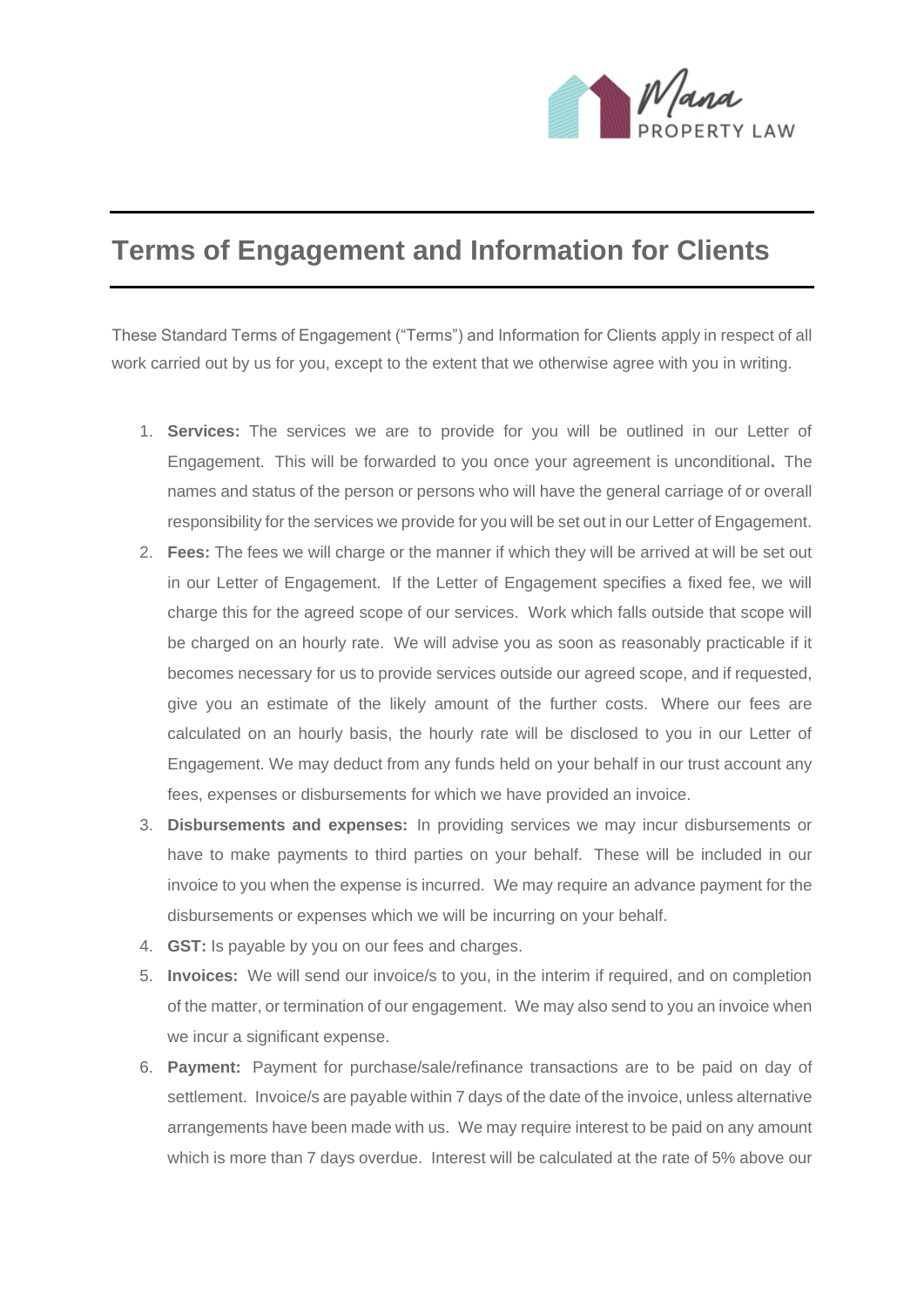

firm's main trading bank's 90-day bank bill buy rate as at the close of business on the date payment became due. We will be entitled to pass on to you the costs of collection of any overdue amounts including but not limited to any court fees, service fees, commissions payable for collection and Conveyancing costs on a Conveyancer/Client basis.

- 7. **Limitations on our Obligations or Liability:** We shall not be liable for any losses, damages or costs incurred as a result of the dwelling having problems with leaking/weather tightness, chemical contamination or not being compliant with the Building Act. It is the purchaser's responsibility to attend to the necessary research, engage the relevant inspectors and obtain and analyse the appropriate reports in order to detect any problems prior to purchasing unconditionally. Any further limitations on our obligations to you or exclusion of liability will be set out in our Letter of Engagement.
- 8. **Security:** We may ask you to pre-pay amounts to us, or to provide security for our fees and expenses. You authorise us to debit against amounts pre-paid by you and to deduct from any funds held on your behalf in our trust account any fees, expenses or disbursements for which we have provided an invoice.
- 9. **Third Parties:** Although you may expect to be reimbursed by a third party for our fees and expenses, and although our invoices may at your request or with your approval be directed to a third party, nevertheless you remain responsible for payment to us if the third party fails to pay us.
- 10. **Confidentiality:** We will hold in confidence all information concerning you or your affairs that we acquire during the course of acting for you. We will not disclose any of this information to any other person except: (a) to the extent necessary or desirable to enable us to carry out your instructions, or to the extent required by law or by the Rules of Conduct and Client Care for Conveyancers.
- 11. **Professional Indemnity Insurance:** Mana Property Law Ltd holds Professional Indemnity Insurance that meets the \$2,000,000.00 requirement of S25 of the Lawyers and Conveyancers Act 2006 (Conveyancers: Registration and Practice Regulation 2008).
- 12. **Conveyancer's Fidelity Fund**: The NZ Society of Conveyancers maintains the Conveyancers Fidelity Fund for the purpose of providing clients of Conveyancers with protection against pecuniary loss arising from theft by Conveyancers. The maximum amount payable by the Fidelity Fund by way of compensation to an individual is \$1,000 or an amount equal to 60% of the money in the fund whichever is the greater at the time the claim is admitted by the Board. Mana Property Law Ltd holds fidelity cover (dishonesty, fraud or malicious act or omission) for up to \$100,000 for any one claim, which will be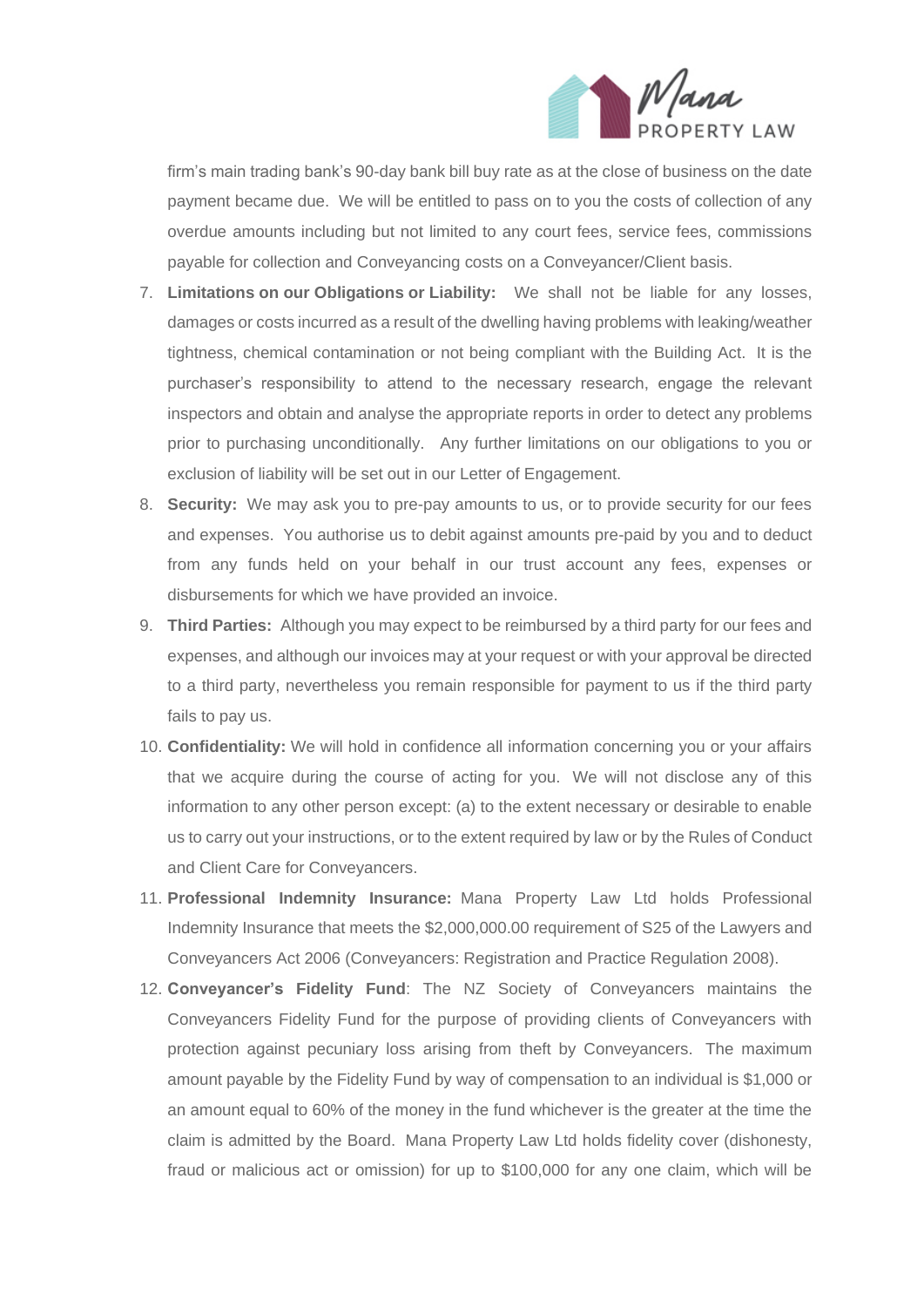

payable in the event that the Conveyancers Fidelity Fund is insufficient to provide compensation up to the maximum amount of \$100,000 per claim.

- 13. **Termination:** You may terminate your instructions at any time. We may terminate our engagement in any of the circumstances set out in the Rules of Conduct and Client Care for Conveyancers. All fees due and expenses incurred must be paid up to the date of termination.
- 14. **Retention of files and documents:** You authorise us to (without further reference to you) to destroy all files and documents for this matter 7 years after our engagement ends, or earlier if we have converted those files and documents to an electronic format.
- 15. **Conflicts of Interest:** We have procedures in place to identify and respond to conflicts of interest. If a conflict of interest arises we will advise you of this and follow the requirements and procedures set out in the Rules of Conduct and Client Care for Conveyancers.
- 16. **Duty of Care:** Our duty of care is to you and not to any other person. Before any other person may rely on our advice, we must expressly agree to this.
- 17. **Trust Account:** We maintain a trust account for all funds which we receive from clients (except monies received for payment of our invoices). Where funds are placed on Interest Bearing Deposit, interest at normal bank rates will be credited after the deduction of Residents Withholding Tax. We deduct an administration charge of 5% of the interest received for this service.
- 18. **General:** These Terms apply to any current engagement and also to any future engagement, whether or not we send you another copy of them. We are entitled to change these Terms from time to time, in which case we will send you amended Terms.
- 19. **Client Care and Service**: The obligations Conveyancers owe to clients are described in the Rules of Conduct and Client Care for Conveyancers. If you have any questions, please visit [www.nzsconveyancing.co.nz.](http://www.nzsconveyancing.co.nz/) The NZ Society of Conveyancers Client Care & Service Information is set out below;

Whatever legal services your Conveyancer is providing, they must:

- a. Act competently, in a timely way, and in accordance with instructions received and arrangements made.
- b. Protect and promote your interests and act for you free from compromising influences or loyalties.
- c. Discuss with you your objectives and how they should best be achieved.
- d. Provide you with information about the work to be done, who will do it and the way the services will be provided.
- e. Charge you a fee that is fair and reasonable and let you know how and when you will be billed.